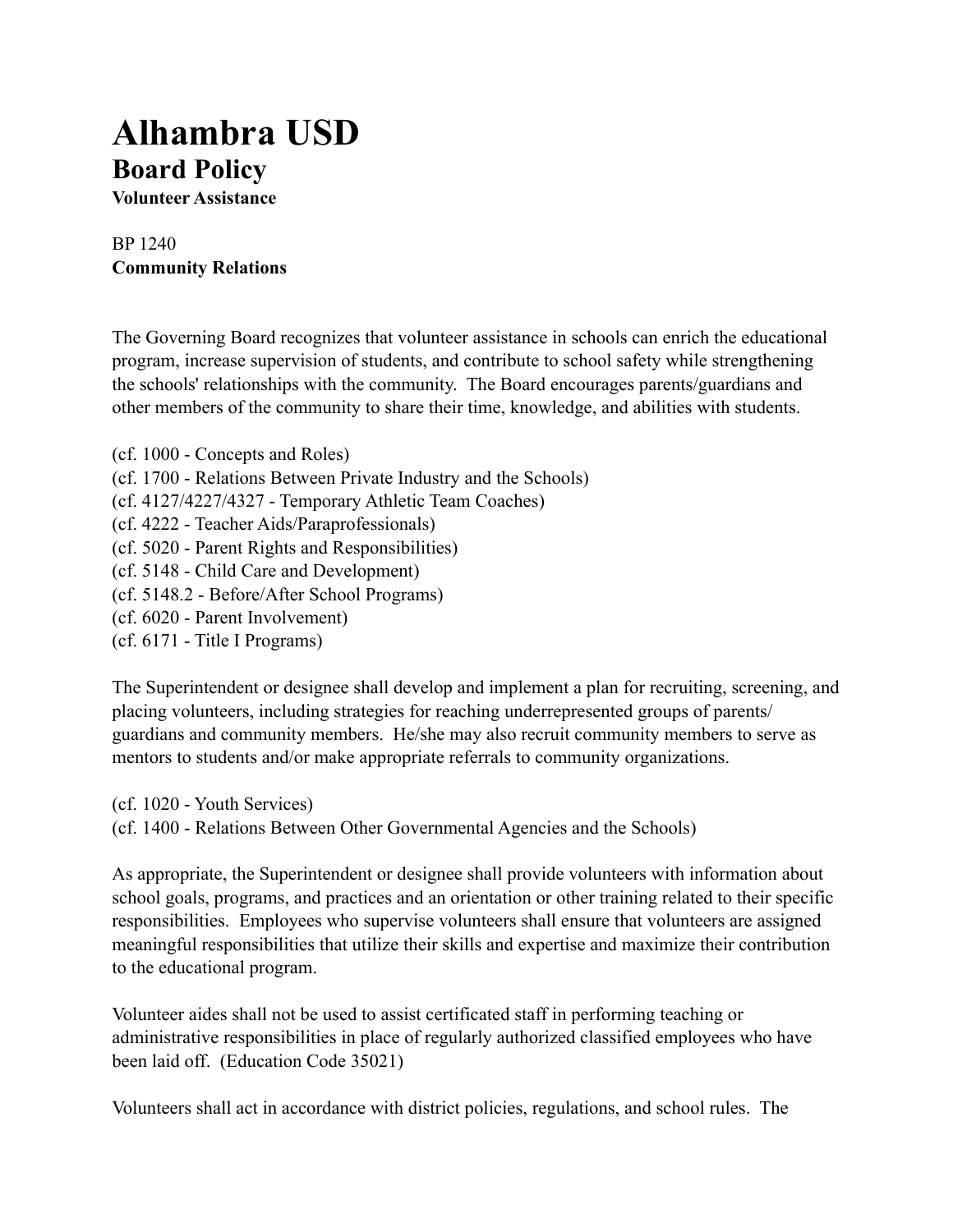Superintendent or designee shall be responsible for investigating and resolving complaints regarding volunteers.

(cf. 0410 - Nondiscrimination in District Programs and Activities) (cf. 3515.2 - Disruptions)

The Board encourages principals to develop a means for recognizing the contributions of each school's volunteers.

(cf. 1150 - Commendations and Awards)

The Superintendent or designee shall periodically report to the Board regarding the district's volunteer assistance program.

Qualifications

The Superintendent or designee shall establish procedures for determining whether volunteers possess the qualifications, if any, required by law and administrative regulation for the types of duties they will perform.

Prior to assuming a volunteer position to work with students in a district-sponsored student activity program, a volunteer shall obtain both a Department of Justice and Federal Bureau of Investigation criminal background check through the district. (Education Code 49024)

A volunteer who possesses a current Activity Supervisor Clearance Certificate from the Commission on Teacher Credentialing, issued prior to July 9, 2010, shall have satisfied district requirements for the criminal background check. (Education Code 49024)

Legal Reference: EDUCATION CODE 8482-8484.6 After School Education and Safety program 8484.7-8484.9 21st Century Community Learning Center program 35021 Volunteer aides 35021.1 Automated records check 35021.3 Registry of volunteers for before/after school programs 44010 Sex offense; definition 44227.5 Classroom participation by college methodology faculty 44814-44815 Supervision of students during lunch and other nutrition periods 45125 Fingerprinting requirements 45125.01 Interagency agreements for criminal record information 45340-45349 Instructional aides